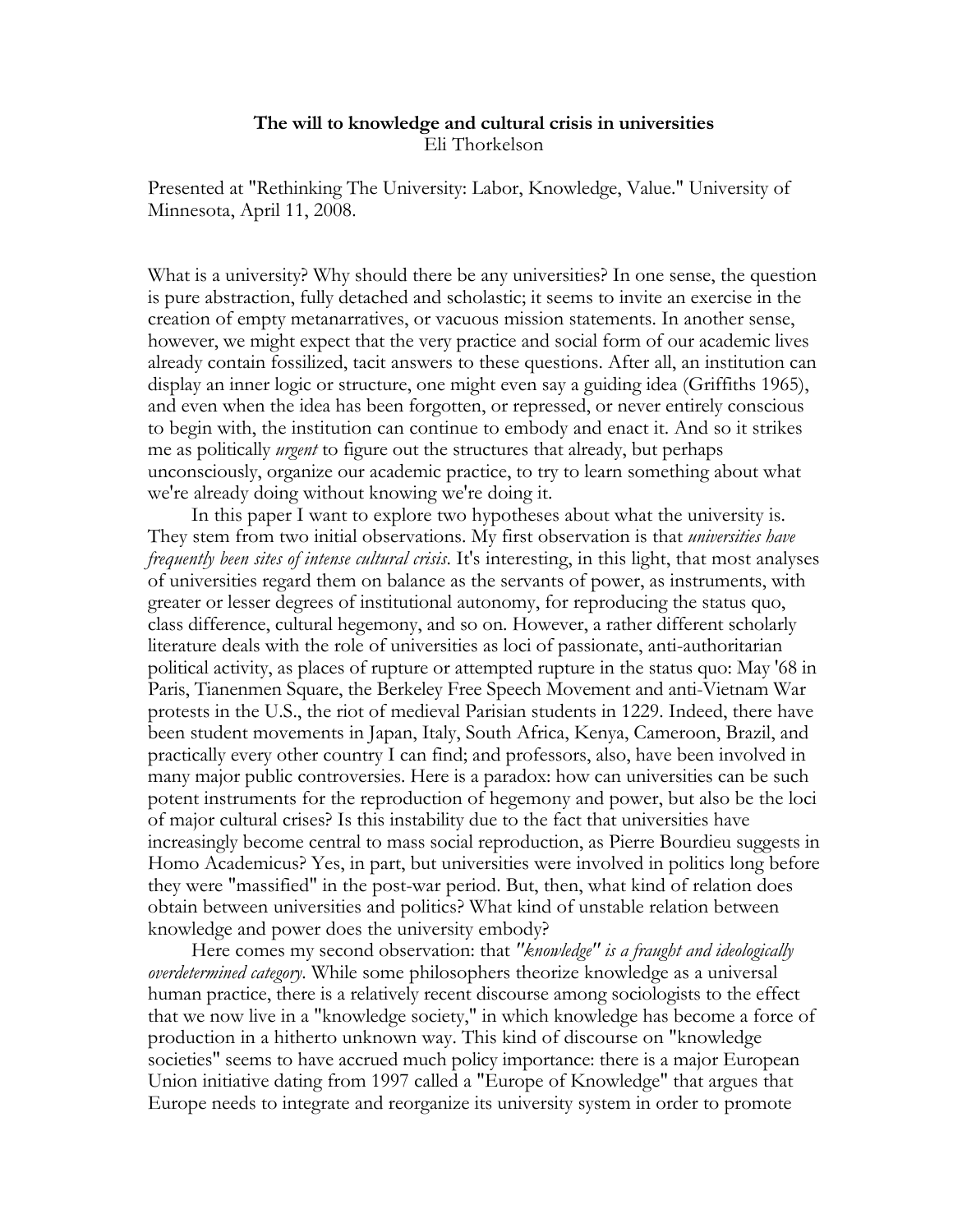employment and build citizenship. In the U.S., Margaret Spellings, the Secretary of Education, has released a committee report that calls us a "knowledge-driven society," and claims that universities are crucial to the nation's "ability to compete in the global market place" (Oldham 2006:x). Similarly banal sentiments can be found in many universities' mission statements. It seems to me that the whole narrative about the "knowledge society" suffers from being falsely universalizing *and* too parochial. On the one hand, it insinuates that knowledge is somehow new to our society, implying that non-western or earlier societies didn't have knowledge, or at least had less of it. This is a patent anthropological absurdity. Simultaneously, the current notion of a "knowledge society" is semantically vacuous, seeming to serve, if anything, as a nebulous bureaucratic metanarrative that allows divergent and conflicting academic interests to keep on existing tenuously under the same roof. Knowledge in the sense of cognition and social representation is found in every culture; but the universalizing *category* we call "knowledge" is highly institutionally specific and ideologically potent. My critical suspicions are raised when I hear it mentioned.

So I was a little bit stunned, the other day, in re-reading Jacques Rancière's book *The Ignorant Schoolmaster,* to see him advocate something like the universal pursuit of knowledge, universal teaching and universal equality. "Equality and intelligence are synonymous terms" (1991:73), he says; "there are no madmen except those who insist on inequality and domination" (72). I was astonished at the sincerity of these statements. It struck me then that genuine equality and genuine universality are *unthinkable* in my social world; that my intellectual milieu always casts universality as an ideological smokescreen for the workings of power, as something that evokes only cynicism.

This cynicism towards the universal, I would argue, prevents us from understanding the university as it exists even today. What are we to make, for instance, of this passage in the Magna Carta of universities (did you know there was one?), signed in Bologna in 1988:

"A university is the trustee of the European humanist tradition; its constant care is to attain universal knowledge; to fulfill its vocation it transcends geographical and political frontiers, and affirms the vital need for different cultures to know and influence each other" (Rectors 2003).

In part, this statement indicates the cultural specificity of the university; it casts the university as a place of translation between cultures, and states that universities are the product of a specifically *European* tradition. But more disconcertingly, it says also that the "constant care" of the university "is to attain universal knowledge." Here, in good Hegelian fashion, the universal and the particular seem to be mutually constitutive. And on reflection, rather than dismissing this talk of universal knowledge as a false ideology, as cheap and superficial rhetoric, I think we should accept that it expresses a constitutive fantasy of the university. In short, I hypothesize that, in spite of all the historical disjunctures and revolutions that we're said to have experienced since the birth of universities in the eleventh century, the university can be understood as an institutionalized cultural fantasy of the *will to universal knowledge*. At a conscious level, I think that probably almost no one believes in this fantasy nowadays. Yet it seems to me inscribed in the structure of academic institutions and scholarly practice. Today we enact it without ever having to believe in it.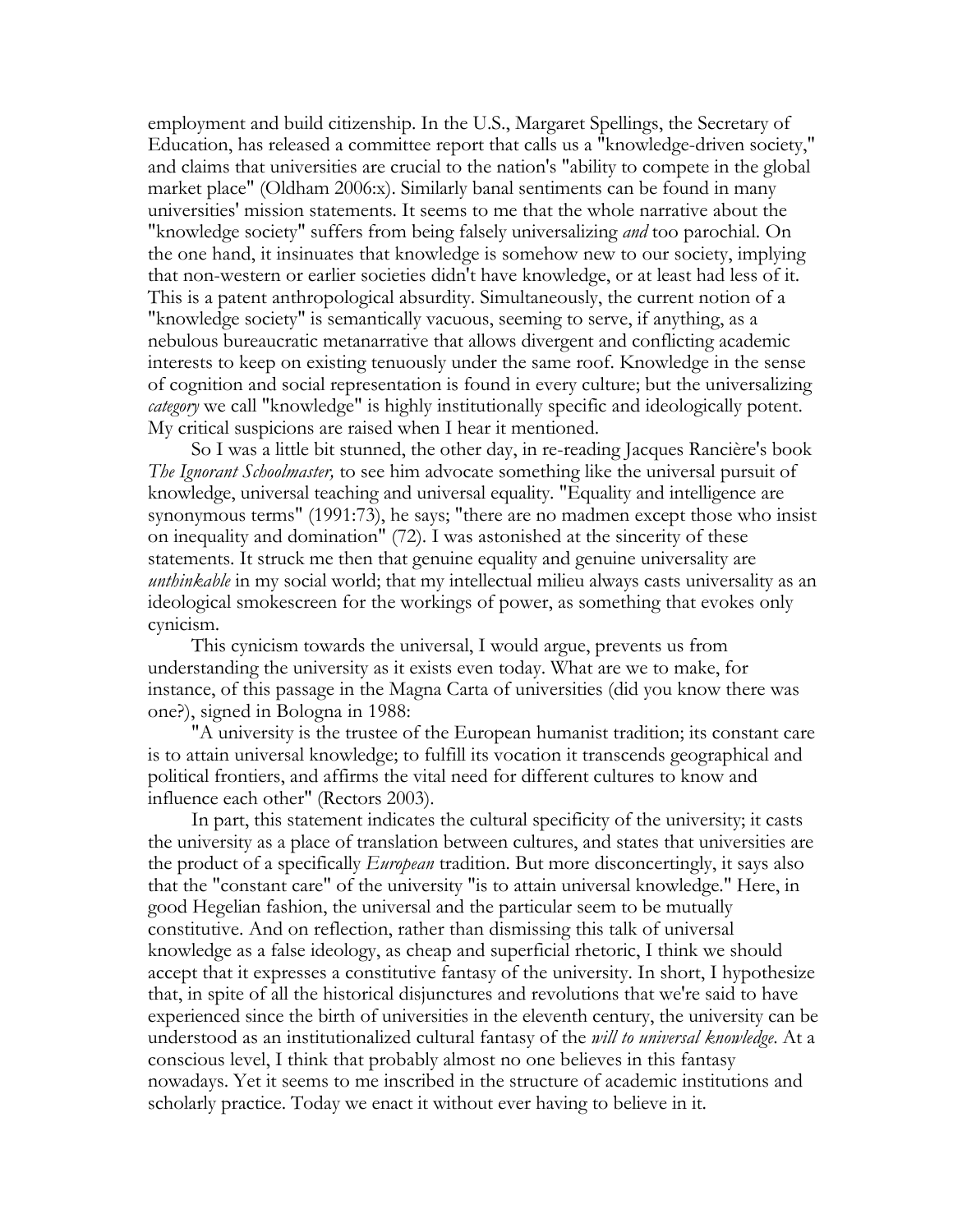But what do I mean by a will to knowledge? What is an institutionalized cultural fantasy? As far as I can tell, the will to knowledge is most explicitly examined by Nietzsche in *Beyond Good and Evil*, although he defines it more through contrast and complexity than through positive assertion. The will to knowledge, in particular, is formulated as a dialectical reversal of its opposite: Nietzsche comments that "the will to knowledge [rises] on the foundation of a far more powerful will, the will to ignorance, to the uncertain, to the untrue. Not as its opposite, but—as its refinement!" (1966:35). Moreover, this is a will without any temporal limits:

"[The hermit] will doubt whether a philosopher could *possibly* have "ultimate and real" opinions, whether beneath every one of his caves there is not, must not be, another deeper cave—a more comprehensive, stranger, richer world beneath the surface, an abysmally deep ground behind every ground, under every attempt to furnish 'grounds.' " (231)

So every philosophy, every kind of knowledge, leads only to another knowledge beneath; every inquiry leads to another. And finally, for true philosophers, the will to knowledge is only the instrument of another will: "Their 'knowing' is *creating*, their creating is a legislation, their will to truth is—*will to power*" (136). Who is this true philosopher with a will to power? "The man of the most comprehensive responsibility who has the conscience for the over-all development of man" (72).

In sum: the will to knowledge leads into a ceaseless abyss of further investigations and quests for truth, it is defined in opposition to other epistemic states like ignorance and falsity, and it is intimately connected with power, command, and human development. Yet there is a contradiction within the connection that Nietzsche posits between philosophical knowledge and political organization. For a true philosopher to assume "his" (sexism!) status as leader of the masses, he must first retreat from the masses into his own individuality, into his unique critical stance: "his enemy was ever the ideal of today" (137). The philosopher is at once central to society and beyond it. And this same contradiction is fundamental to the university, it seems to me: my paper's second hypothesis is that universities have simultaneously aspired to *unite and disunite* power and knowledge, to embrace the coupling of power/ knowledge but also to disavow it, to dictate politics but also to withdraw beyond into the "life of the mind."

Let's consider the origin of this fantasy. It struck me recently to look up the context of the aphorism, famously attributed to Francis Bacon, that *knowledge is power*. I had always imagined that it was a secular principle, a bit Machiavellian perhaps, but it turns out to appear in a section called "On Heresies," in Bacon's little-known *Sacred Meditations*. Bacon comments that one lesser heresy involves positing an evil will in man that is due to purely voluntary choice. This way of thinking, says Bacon, amounts to "setting wider bounds to the knowledge than to the power of God, or rather to that part of the power of God (for <u>knowledge is itself power</u>,) by which he knows, than to that by which he moves and acts" (191). In other words, for Bacon the link between knowledge and power is embodied by God, because God's knowledge *is* God's power, and God's knowledge is universal just as his power is absolute. Consequently, the scholarly pursuit of universal knowledge turns out to have a theological basis:

"God has framed the mind of man as a mirror or glass capable of the image of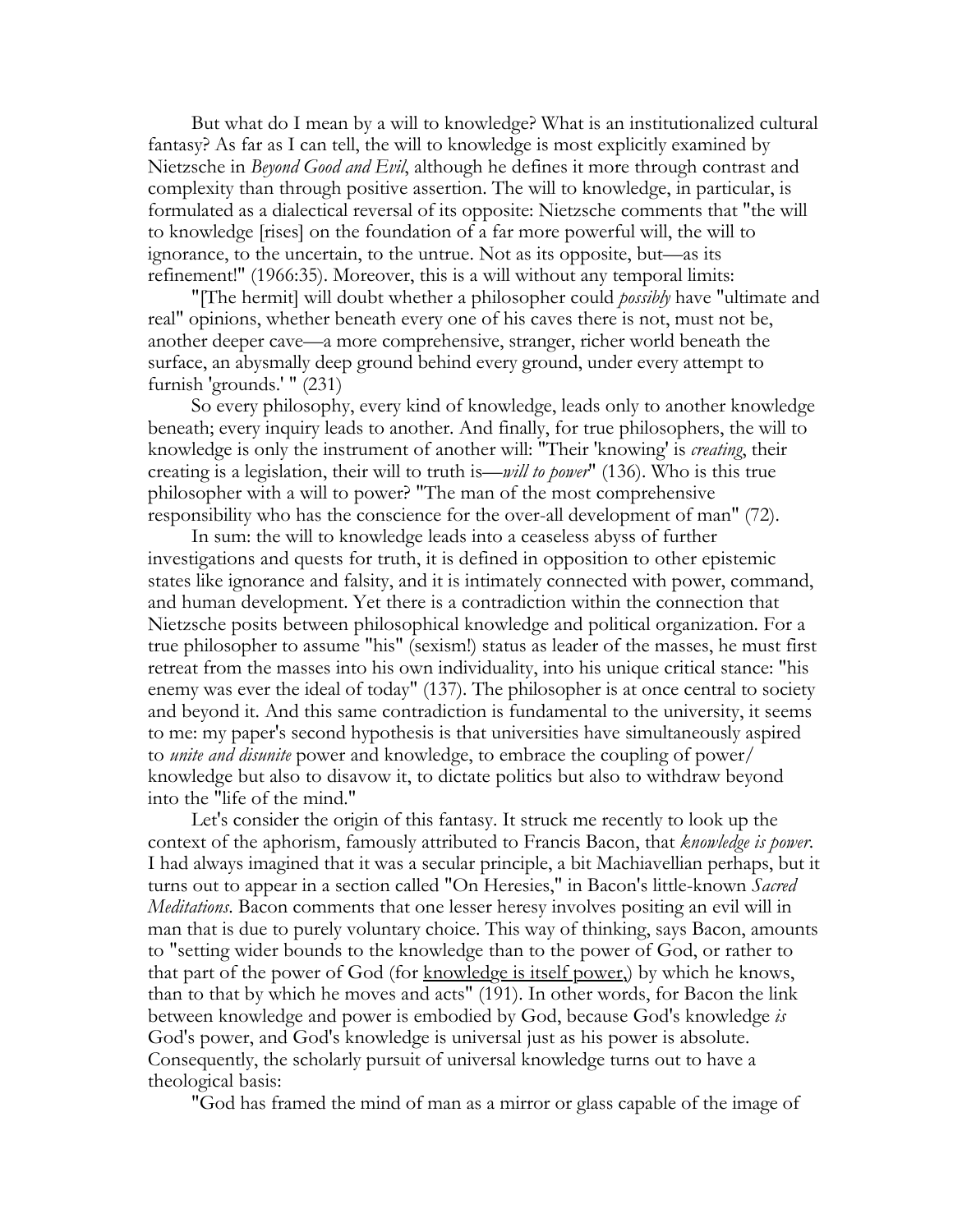the universal world and joyful to receive the impression thereof, as the eye delights to receive light, and not only delighted in beholding the variety of things and vicissitude of times, but raised also to find out and discern the ordinances and decrees which throughout all those changes are infallibly observed" (1999:7).

So human beings have a faculty of universality, and they delight in it. And Bacon goes on, in the second book of *The Advancement of Learning*, to chronicle all the branches of human learning, organized in an elaborate tree structure — principally divided into History, Poesy and Philosophy, and subdivided into everything from Medicine to Magic to Metaphysic. Now, it's indisputable that our division of intellectual labor is no longer legitimated through reference to the universal knowledge of God. Foucault, for instance, has argued that, after Kant, unified knowledge is no longer possible because of an ontological split between empirical knowledge and its conditions of possibility (1970:247). But it's highly suggestive, I find, that Bacon's division of learning is profoundly *structurally similar* to today's organization of disciplines. Our academic structure is organized into major divisions (sciences, humanities, social sciences) and disciplines (chemistry, economics) and subdisciplines (say, linguistic anthropology). It looks, in fact, as if today, too, the *form* of academic knowledge continues to be modeled on the tree of universal knowledge.

The fact that, as science studies scholars have indicated, each discipline has its own epistemology, ontology and aesthetics, only serves to obscure the fact that the will to knowledge thrives in many variations. And the volume of academic knowledge is increasing endlessly, recombining in new permutations of prior disciplinary structures (cultural studies of computer use, biophysics, mathematical models of neural networks), as if the unconscious structural principle is to cover the space of possible knowledges as thoroughly as possible (cf. Abbott 2001). Perhaps it is true that at the level of explicit ideological legitimation, as Lyotard (1984) has argued, the old metanarratives of universal pursuit of knowledge can only be viewed incredulously, but it seems to me that the form of academic knowledge is in some sense still based on a universalist fantasy that the sum of academic disciplines adds up to the sum of universal knowledge. I call this a fantasy because it is logically impossible to realize, and institutionalized because the organization of academic disciplines still seems to presuppose it. As if universality had become the uncanny dimension of academic life, something too close for comfort or recognition.

Now, Lyotard has also argued that the old legitimating metanarratives are being replaced by widespread logics of efficiency and commodification, where knowledge comes to serve as the "principle force of production" (1984:5). And I think I would do you all a disservice if, in this paper, I were to wholly ignore the long history of explicit metadiscourse on universities. We can identify at least three theoretical currents in this discourse: an idealist current, largely populated by philosophers; a functionalist current, largely the province of sociologists and policy-makers; and a nominalist current, which derives from a skeptical despair that universities have any conceptual form worth talking about. An idealist like Cardinal Newman (1996) claims (normatively) that the university should be the realization of a guiding idea, an idea of universal knowledge or of liberal education. A functionalist like Lyotard claims that the university fulfills social functions like class reproduction, credentialization, or knowledge production. And the nominalist is exemplified by Clark Kerr's famous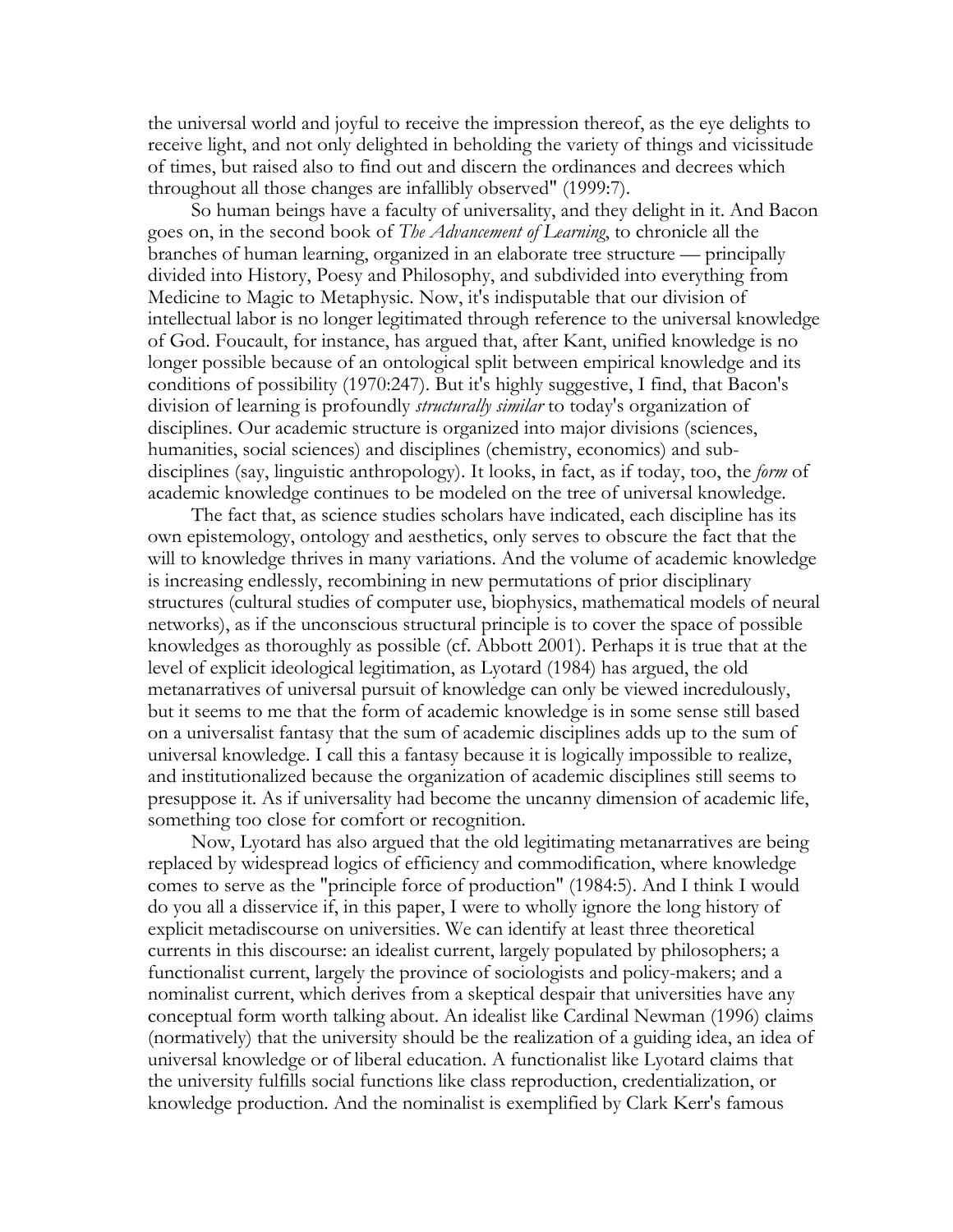description of what he calls the *multiversity*, "a mechanism held together by administrative rules and powered by money," or whimsically, "a series of individual faculty entrepreneurs held together by a common grievance over parking," or, minimally, "a name" (2001:15).

My positions here are the following. Yes, universities fulfill social functions, but these functions have shifted over time, and we need to ask ourselves, why is it the university that is selected to bear these functions? What is there in universities that is a relic of the past, that remains irreducible to functionality or efficiency? Yes, nominalists are empirically right that contemporary universities encompass everything under the sun, astronomical observatories to shopping malls, Catholic chapels to government contracts, nature sanctuaries to fraternity rows. But by examining only the empirical surface, do we not mask the cultural structures that make it possible to have universities at all, structures which unite universities as well as differentiating them?

Finally, idealism. Is this paper not just a new iteration of the old idealist project? Am I not idealist to view the university, not first as an active social field of conflict and struggle, but rather as an unconscious enactment of a cultural fantasy? In fact, I think it rather misses the point to dismiss idealism as a bad theory of academic practice. Of course, academic life is unruly and it exceeds its conceptual totalities, but I think we still must recognize that these idealist fantasies — of an institution realizing the will to universal knowledge — are not mere epiphenomena of scholarly life, are not hollow rhetoric. Rather, this impossible drive to universal knowledge still sets, in some respects, the rules of the scholarly game; the university is *the material institutionalization of an idealist project*. I don't say this as an endorsement, although I do think we should be wary of a hasty opposition to claims of universality. I do think, though, that the relation between the fantasy of universal knowledge and the frequency of cultural crisis on campus bears further investigation.

## Works Cited

Abbott, Andrew. *Chaos of Disciplines*. Chicago: University of Chicago Press, 2001. Bacon, Francis. "Sacred Meditations." In *Exemplum Tractatus De Fontibus Juris: And Other Latin Pieces of Lord Bacon*. James Glassford, trans. Edinburgh: Waugh and Innis, 1823.

—. "The Advancement of Learning." In *Selected Philosophical Works*, ed. Rose-Mary Sargent. Indianapolis: Hackett, 1999.

Foucault, Michel. *The Order of Things: An Archaeology of the Human Sciences*. New York,: Pantheon Books, 1970.

Griffiths, A. Phillips. "A Deduction of Universities." In *Philosophical Analysis and Education*, edited by Reginald D. Archambault, 187-207. London: Routledge & Kegan Paul, 1965.

Kerr, Clark. *The Uses of the University*. 5th Edition. ed. Cambridge: Harvard University Press, 2001.

Lyotard, Jean François. *The Postmodern Condition : A Report on Knowledge, Theory and History of Literature*. Minneapolis: University of Minnesota Press, 1984.

Newman, John Henry. *The Idea of a University*. New Haven: Yale University Press, 1996. Nietzsche, Friedrich. *Beyond Good and Evil*. Walter Kaufmann, trans. New York: Vintage, 1966.